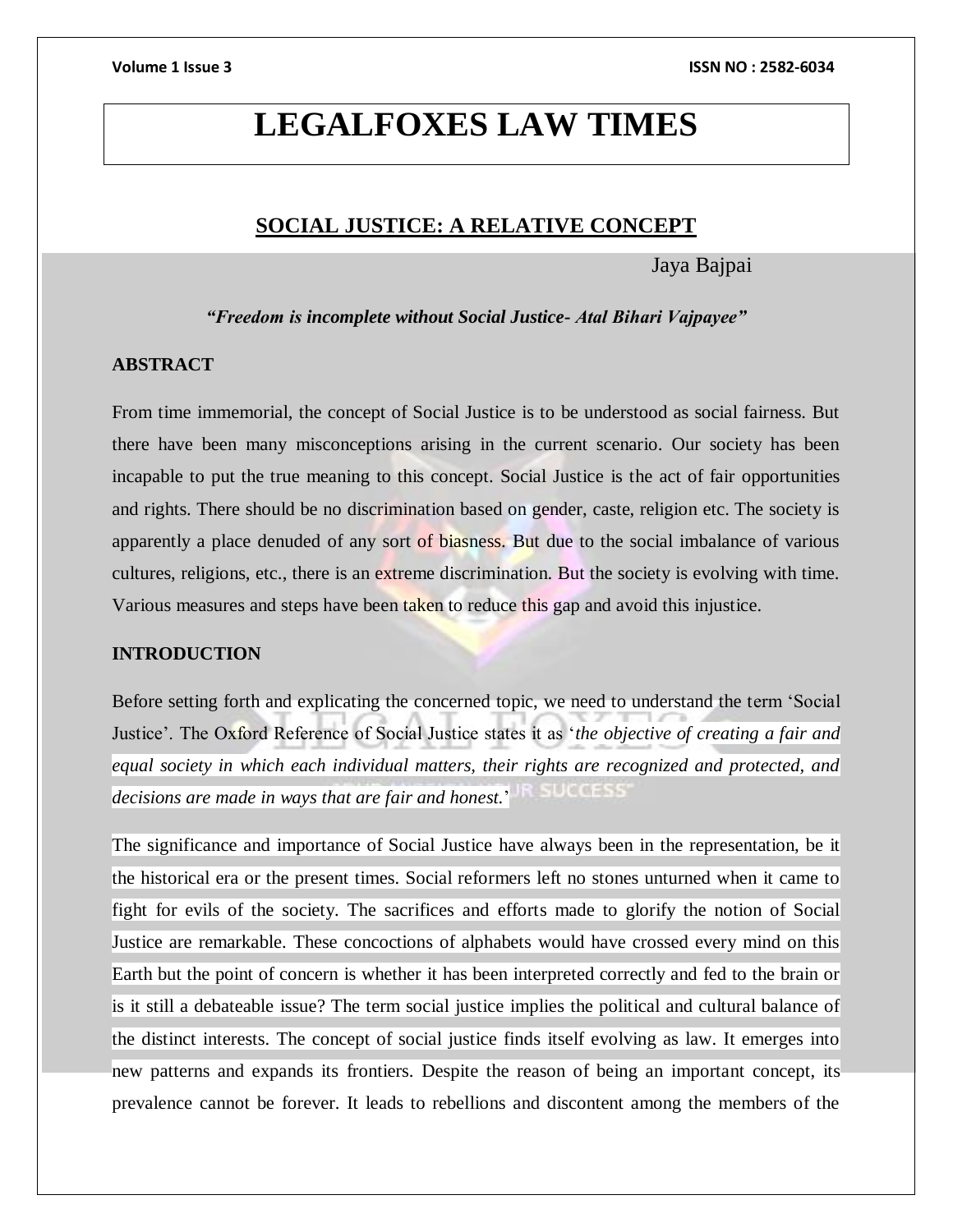### **Volume 1 Issue 3 ISSN NO : 2582-6034**

society. Social justice is a concept of the society and thus it should be adopted in a rational manner without jeopardizing any personal rights and liberties. The Supreme law of land enunciates social justice as an integral part and thus requires obeisance. The meaning and mannerism of life is engraved through this revolutionary notion of social justice. This concept is gorged up with myriad connotations and involves aspects of economic justice too. It includes being at par with the concept of welfare state and is a consequence of Rule of Law. It is supposed to be conterminous with social welfare. This is said so because social justice is expected to expunge all sorts of inequalities and discrepancies of wealth, caste, sex, colour.

Mr. Justice K. Ramaswamy has expounded the concept of social justice in **Consumer Education Research Centre v. Union of India<sup>1</sup>** and observed**:**

'The Preamble and Article 38 of the Constitution of India, the supreme law envisions social justice as its arch to ensure life to be meaningful and liveable with human dignity. Social justice is thus an integral part of justice in a generic sense. Justice is genus, of which social justice is one of its species. Social justice is a dynamic device to mitigate the sufferings of the poor, weak Dalits, tribal's and deprived sections of the society and to elevate them to the level of equality to live a life of dignity.'

Social Justice is a hollow concept if there is no description of B R Ambedkar. He isone of the proponents of the Indian culture and is the moderator of social concepts like untouchability, social justice etc. According to Ambedkar, the term "social justice" is based upon equality, liberty and fraternity of all human beings. In his vision, there should be no discrimination, inequality based on caste, creed, sex, wealth and power. Since, this concept involves multiple aspects;it therefore attracts views and opinions of various scholars, jurists and thinkers. According to Ambedkar, social justice is a bundle of rights which includes certain haves and haves-not. He belonged to the Mahar Caste which had to deal with untouchability and was subjected to socio-economic discrimination. Here not only did the man hated man but there was an absolute distancing from the shadows of certain group and communities which were known as Dalits or Harijans. The file of untouchability is anyway opened and known to everyone. The derogatory behaviour towards the lower castes was highly condescending. They were always

1MANU/SC/0175/1995

 $\overline{a}$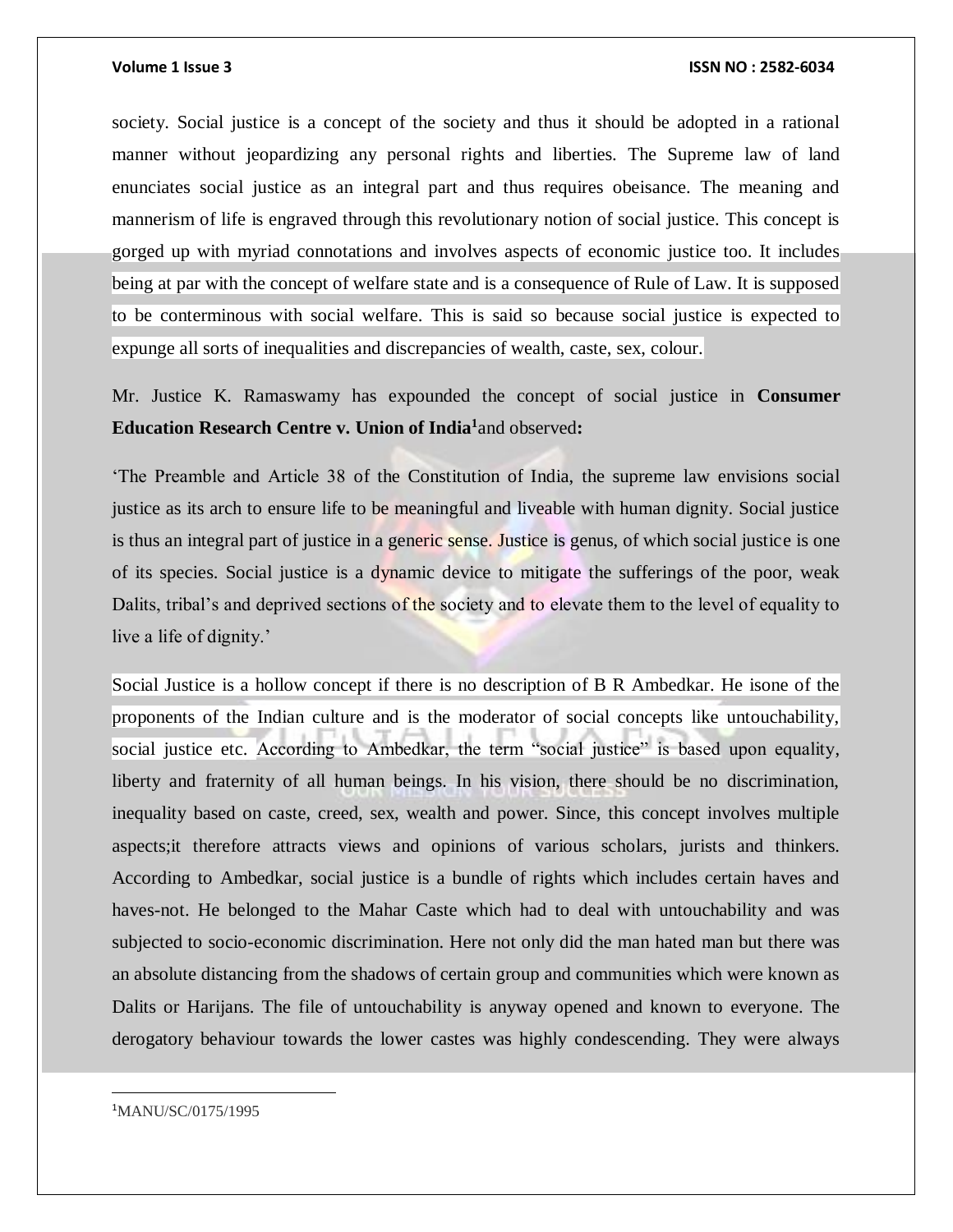### **Volume 1 Issue 3 ISSN NO : 2582-6034**

looked down and were deprived of the best opportunities in the society. Beaming around were only eyes full of disdain geared up with weapons of humiliation. The downtrodden found it impossible to take a stand and come forth their suppressors since it was nothing but the gift of the caste system and social structure that protected the upper castes. The need of the hour was a knight in shining armour to save the community which was up the creek. This is when, Ambedkar was more than willing to take a stand for getting justice to his fellow community members and raise the issues being faced by all other lower castes. He completed his higher education and threw himself into this fire of inequality in order to represent the depressed classes and fight the evils of the society.

He was the crusader of social justice and the chief architect of the Indian constitution. He ensured through this Supreme law of land that there stays no inequality in the society. His perception involved providing for a different and altered social order conceiving the ideas of equality, liberty and fraternity. These three words were his only motto and weapon to achieve his goals and make the society a better place to live in for the lower caste. Ambedkar was very clear on his idea of social system wherein it was supposed to be fair and impartial place for everyone. No man would be preferred over other owing to his/her caste or birth. He was completely against any sort of hypocrisy, inequality or favourable treatment of man by man over religion. But, he did single out the policy of preferential system for the socially oppressed and economically backward people. His idea of social justice involves fraternity and emotional integration. He drafted the Constitution of India that contains numerous provisions and articles that make it a state obligation to cater to the needs and rights of the downtrodden. It enjoins the state to provide for equal economic, social, political and all other opportunities to each and every citizen of the country. He believed in a real democratic establishment only when equal opportunities were to be available for the untouchables in a society.The principles of reservation for the betterment of the SC's and ST's were sanctified by him for them to outclass in all spheres of life; economically, socially and educationally. Due to his efforts, today it is well observed that there are multiple schemes and programmes for the lower class which provides them reservation and/or pecuniary concessions so that there remains no hardships in getting equal opportunities. His philosophy encouraged social amelioration, political enlightenment and social awakening.